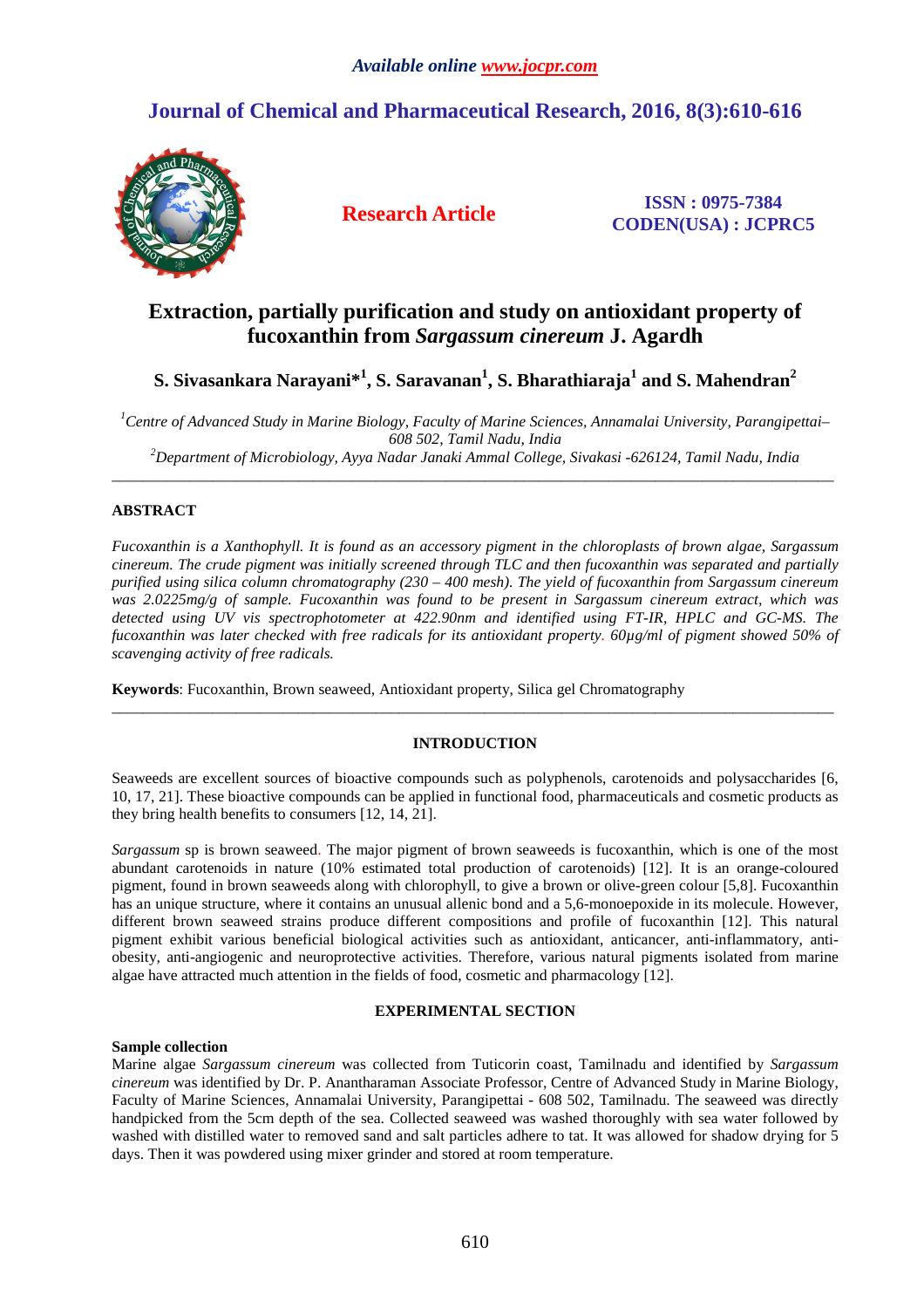# **Extraction of Fucoxanthin**

1 g of seaweed powder was weighed and 10ml of ethanol was added. Incubated at 4°C in dark place for overnight. Centrifuged at 8000rpm for 15minutes. Supernatant was collected. Repeat that process till it become colourless. Stored in amber colour bottles to avoid degradation by light. The amount of fucoxanthin present in the sample calculated by the formula [15].

\_\_\_\_\_\_\_\_\_\_\_\_\_\_\_\_\_\_\_\_\_\_\_\_\_\_\_\_\_\_\_\_\_\_\_\_\_\_\_\_\_\_\_\_\_\_\_\_\_\_\_\_\_\_\_\_\_\_\_\_\_\_\_\_\_\_\_\_\_\_\_\_\_\_\_\_\_\_

Fucoxanthin mg/g = A<sub>470</sub> - 1.239 (A<sub>631</sub>+A<sub>581</sub> – 0.3× A<sub>664</sub>) – 0.0275×A<sub>664</sub>/141

#### Where,

A= Absorbance of particular wavelength

# **SCREENING AND PURIFICATION:**

#### **Thin layer Chromatography:**

Thin layer chromatography was used to calculate the  $R_f$  value of the photosynthetic pigments such as Chlorophyll, carotenoids and fucoxanthin present in the extracted sample. In TLC pigments in the mixture are separated on the basis of their differences in solubility and partition co- efficient in a binary solvent system. Silica gel coated plates (Merck -10×6 cm) and the developing solvent (chloroform: ethanol) in the ratio 7: 3 were used for TLC. 5µl of sample applied on the plates and samples allowed to dry. Sample does not dip in the solvent system and kept undisturbed. Carotenes, chlorophyll a, fucoxanthin and Chlorophyll C. [7].

 $R_f$  = Distance moved by the pigment / distance moved by the solvent

Where,  $R_f$  – Retention factor

#### **Purification of the pigment:**

Column was rinsed with chloroform and was packed with wool or cotton at the bottom. Silica gel  $(100 - 200 \text{ mesh})$ mixed with the solvent chloroform. Poured into the column and tap it continuously without any breakage or bubbles. Then it is kept undisturbed for 1 day for proper binding of silica or else use within half an hour. Dried oily like pigment mixed with silica gel and loaded into the column. For the purification and separation of our target compound, eluting solvent chloroform, chloroform: ethanol was poured in different ratio. Compound was collected and stored in a brown bottle under 4-10°C.

# **CHARACTERIZATION OF FUCOXANTHIN**

# **Uv –Vis Spectrophotometric Analysis:**

*Sargassum cinereum* extract was dissolved in Chloroform and the pigment profile was determined using a double – beam UV – Visible spectrophotometer at the wavelength range of 200 -700nm at room temperature.

# **Fourier Transform Infrared Spectroscopy analysis of Pigment:**

The pigment was characterized using Fourier transform infrared Spectrophotometer, Perkin – Elmer FT-IR instrument, which helped to analyse different sulphate, carboxyl and hydroxyl groups of these sample molecules [20]. One part of extract was mixed with ninety parts of dried potassium bromide (KBr) separately and then compressed to prepare a salt disc of 3mm diameter. These discs were subjected to IR – spectrophotometer. The absorption was read between 400 and 4000  $cm^{-1}$ .

# **HPLC:**

The purified fucoxanthin was dissolved in adequate amount of methanol. The presence of fucoxanthin in the Sargassum sp was identified by comparing in the retention time of fucoxanthin standard and purified fucoxanthin from Sargassum sp using HPLC. The parameters of HPLC were obtained from Noviendri *et al*. [11]. With some modifications on the column brand and detector used. The HPLC shimadzu system (Shimadzu LC -20AT) with auto injector (Shimadzu prominence HPLC autosamplers, SIL, 20A HT) was equipped with a C18 column (Hypersil Gold, 5.0µm particle size, 250 mm  $\times$  4.6 mm i.d.). The fucoxanthin was eluted using methanol: acetonitile (7:3, v/v) mobile phase, with a flow rate of 1.0ml/min at 28°C. The eluent was detected using a UV – Vis detector (Shimadzu Prominence HPLC UV – Vis detectors) at 450nm [11].

# **GC –MS analysis:**

A Agilent (model7820 A GC system and 5977E MSD) plus series equipped with a FID detector and DB5 column (105 meter, 0.32mm ID, 0.20 µm film thickness) was used. The sample was prepared with Chloroform solvent mixture. The samples were injected into the gas chromatograph where high pure helium was used as the carrier gas.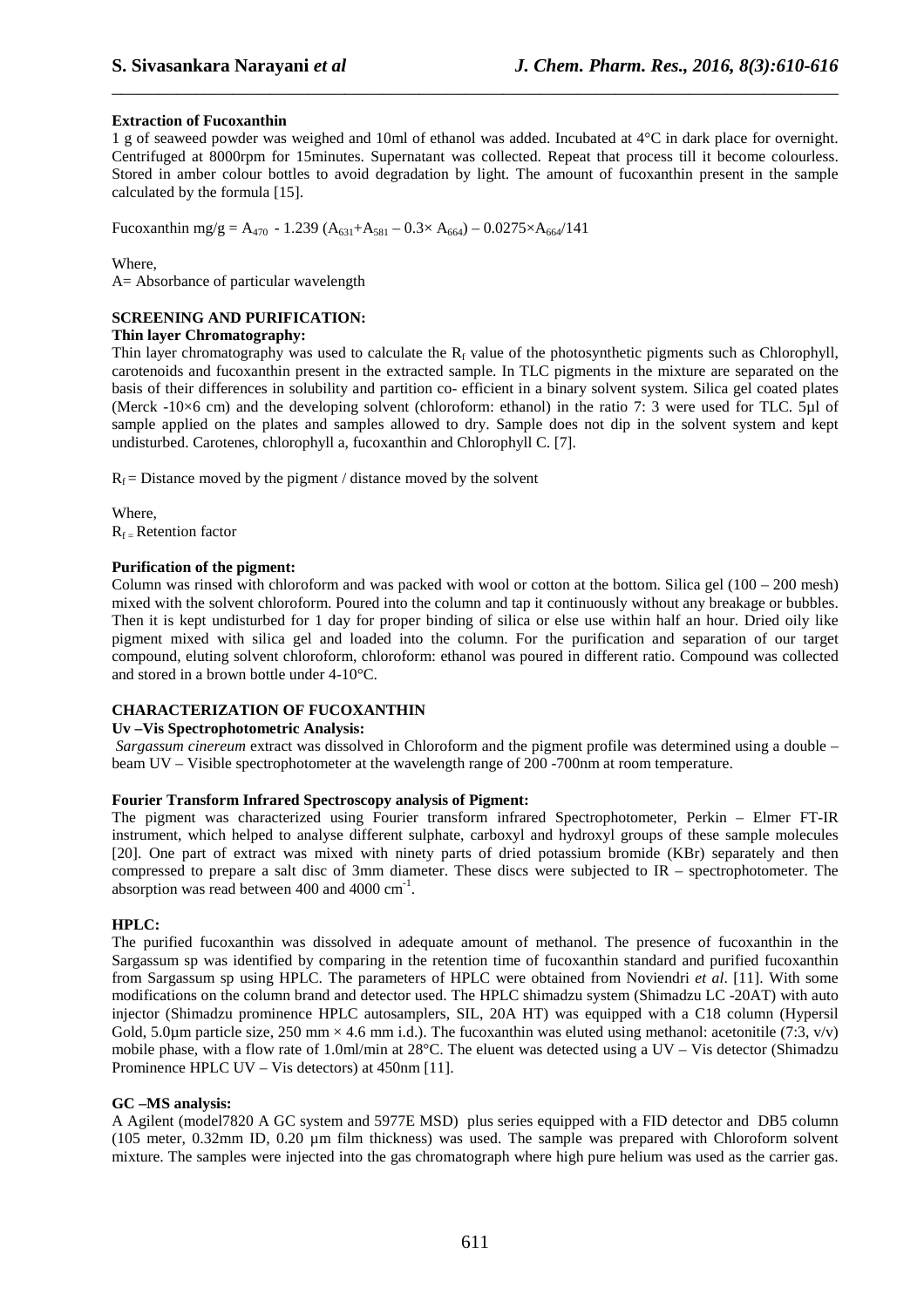Injector and detector temperatures were maintained at 280°C. The column temperature was programmed from 70° to 300°C. Peak areas and retention times were measured by electronic integration with computer.

\_\_\_\_\_\_\_\_\_\_\_\_\_\_\_\_\_\_\_\_\_\_\_\_\_\_\_\_\_\_\_\_\_\_\_\_\_\_\_\_\_\_\_\_\_\_\_\_\_\_\_\_\_\_\_\_\_\_\_\_\_\_\_\_\_\_\_\_\_\_\_\_\_\_\_\_\_\_

#### **Antioxidant property**

DPPH (1,1 –diphenyl- 2- picrylhydrazyl) stock (1M) was prepared using 0.394grams of DPPH in 1ml each of 90% methanol. DPPH working solutions (0.15mM) were prepared from 15µl stock mixed with 100ml of solvent. 2ml of 0.15mM/L DPPH radical was taken in a test tube, 1ml of sample extract was added and vortexed for 30 seconds. Reaction mixture was kept in dark at room temperature for 20 minutes. Control was prepared without adding the sample extract. Absorption was read at 517nm and the antioxidant activity was calculated using the standard formula [4].

DPPH scavenging activity = 1- (Absorbance of sample/Absorbance of control)  $\times$  100

#### **RESULTS AND DISCUSSION**

#### **Pigment profile and yield of fucoxanthin**

A broad series of polysaccharides from edible seaweeds have emerged as an important class of bioactive natural products, possessing many important properties of pharmacological relevance. [16]. The antioxidant activity of several naturally occurring compounds have been known for decades. Seaweeds can be used as food additives and can also provide protection [2].



**Fig 1: UV scan for Crude pigment** 

The yield of fucoxanthin from *Sargassum cinereum* 2.0225mg/g. In the present study the pigment from brown seaweed *Sargassum cinereum* was isolated and purified by silica gel chromatography. The employment of silica gel as a matrix has been widely reported for pigment separation and also to reveal the characteristics of different algae. In the present investigation pigment production 2.0225 mg/g. Zailanie and Sukoso [9] suggested that the fucoxanthin pigment from *Sargassum filipendula* is 0.1957 ± 0.0173mg/g. Sudhakar *et al.,*[18] experimented that the pigment extracted using 100% acetone showed values lower than that of 90% acetone and higher than that of 90% ethanol extracted samples. *Padina sp* and *Turbinaria sp* contain more amount of pigment  $0.38 \pm 0.046$  mg/g.

#### **UV – Visible spectrophotometer:**

The absorption peak at 422.90nm. The crude extract purified using column chromatography and analysed by HPLC, FTIR to serve as further confirmation steps on the presence of fucoxanthin in the *Sargassum cinereum* extracts. (fig1). Fucoxanthin absorbs light primarily in the blue green to yellow green part of the visible spectrum peaking at around  $510 - 525$  nm by various estimates and absorbing significantly in the range of  $450 - 540$ nm. From this UV vis spectrum, this pigment extract consisted of higher proportion of carotenoid compared with chlorophyll. Since carotenoids have beneficial functions and values in food and pharmaceutical industries, hence further analysis in this research was focused on the carotenoid. According to Chandini *et al.,* [5] and Hosokawa *et al*., [8], fucoxanthin is a major carotenoid found in brown seaweeds. In order to determine whether the carotenoid present in pigment extract was fucoxanthin, was dissolved in methanol: water (1:9, V/V) and analysed by using UV Vis Spectrophotometer..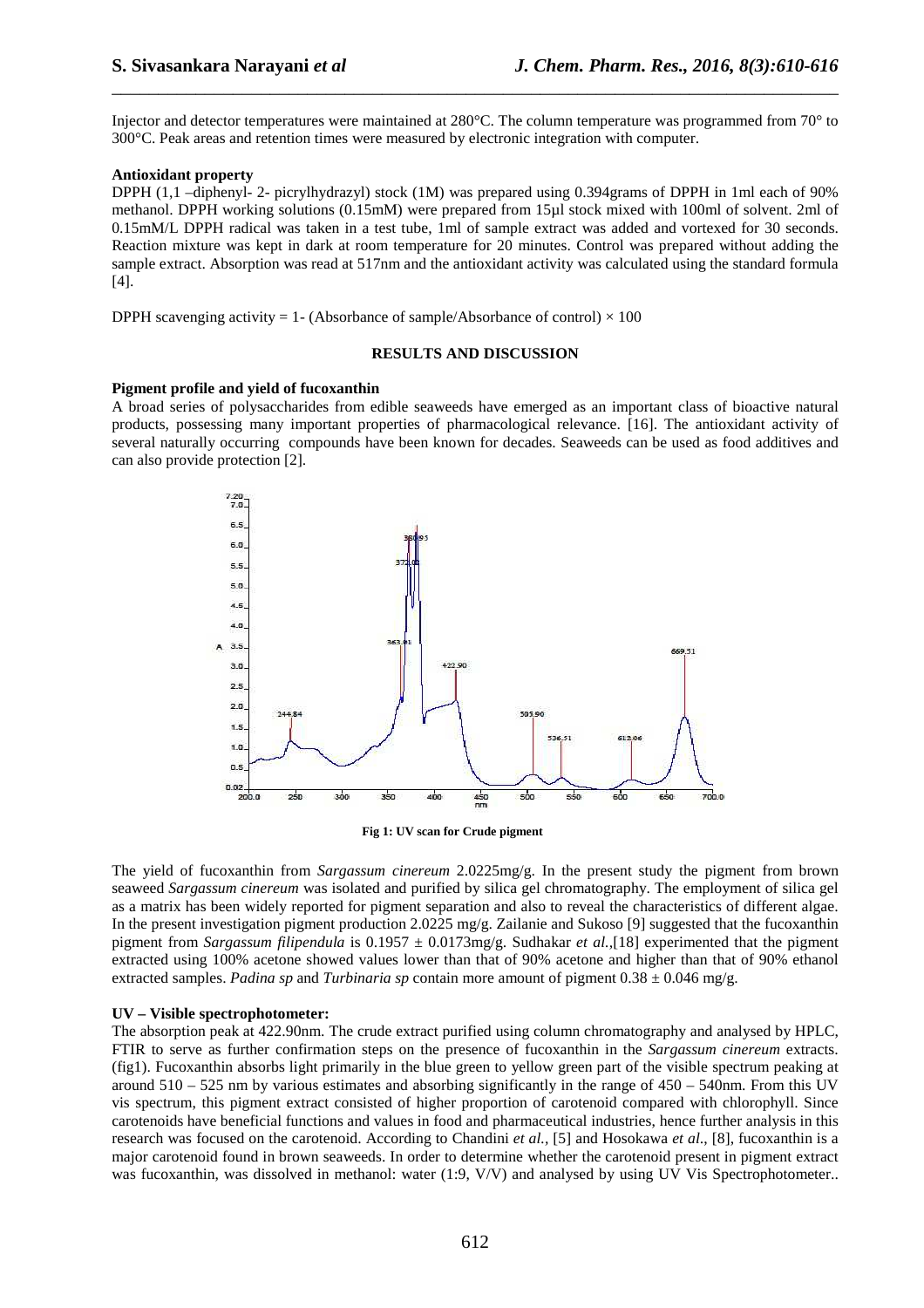Sudhakar *et al.,* [18] showed that the fraction of yellow orange colour was subjected to spectral analysis and based on the absorbance maximum at 446 nm and it was confirmed to be fucoxanthin. According to [13], the absorption of fucoxanthin ranges from 420 – 470nm and pointed that standard fucoxanthin pigment showed peak at 423nm.

\_\_\_\_\_\_\_\_\_\_\_\_\_\_\_\_\_\_\_\_\_\_\_\_\_\_\_\_\_\_\_\_\_\_\_\_\_\_\_\_\_\_\_\_\_\_\_\_\_\_\_\_\_\_\_\_\_\_\_\_\_\_\_\_\_\_\_\_\_\_\_\_\_\_\_\_\_\_



**Fig 4: Fourier Transform Infrared Spectroscopy** 

#### **Thin layer Chromatography:**

From the crude pigment fucoxanthin was separated by using TLC. Orange coloured band showed the presence of fucoxanthin.  $R_f$  value – 0.26 (fig 2).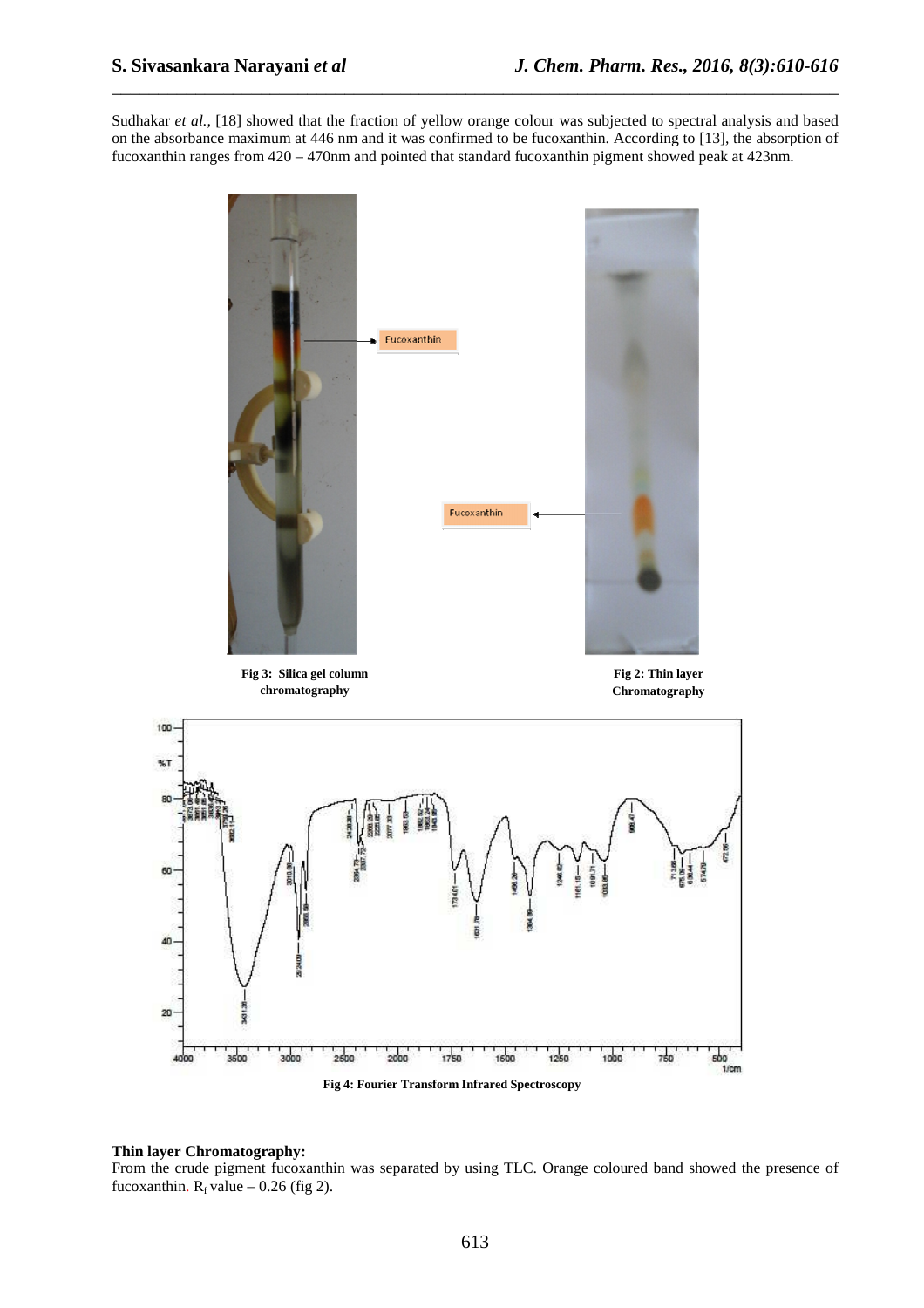

\_\_\_\_\_\_\_\_\_\_\_\_\_\_\_\_\_\_\_\_\_\_\_\_\_\_\_\_\_\_\_\_\_\_\_\_\_\_\_\_\_\_\_\_\_\_\_\_\_\_\_\_\_\_\_\_\_\_\_\_\_\_\_\_\_\_\_\_\_\_\_\_\_\_\_\_\_\_

**Fig 6: Gas Chromatography Mass spectrum of pigment** 

#### **Silica gel Column chromatography : Purification**

Crude pigment was separated using Silica gel column chromatography. Orange coloured band indicated fucoxanthin. (Fig 3)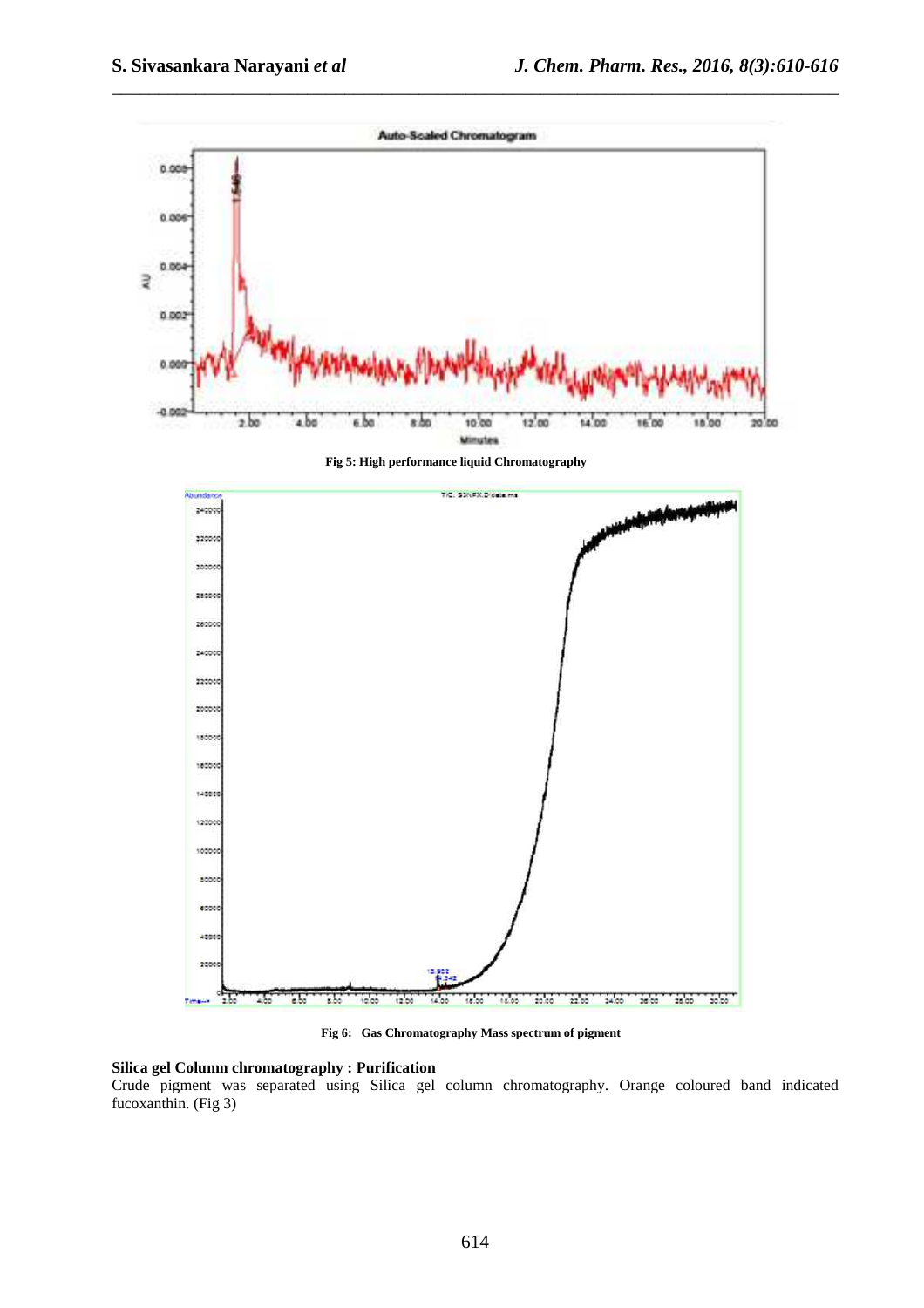

# **DPPH** Scavenging activity

\_\_\_\_\_\_\_\_\_\_\_\_\_\_\_\_\_\_\_\_\_\_\_\_\_\_\_\_\_\_\_\_\_\_\_\_\_\_\_\_\_\_\_\_\_\_\_\_\_\_\_\_\_\_\_\_\_\_\_\_\_\_\_\_\_\_\_\_\_\_\_\_\_\_\_\_\_\_

**Fig 7: DPPH Scavenging activity** 

#### **FTIR:**

The signals at 3431.36 showed the presence of Heterocycline amine NH- Stretch. The signals at 2268.29 and 2225. 85 indicated the presence of aliphatic cyanide and aromatic groups. Alkynes groups presence was indicated by the signal 2077.33. The signals at 1863.24 indicated the presence of five membered ring anhydride. The stretch band at 1843.95 due to the presence of open chain acid anhydride. The signals at 1734.01 indicate the presence of aldehyde. Quinone or conjugated ketone indicated by signals at 1631.78. The signals at 1456.26 indicated nitrogen compounds. Alkane group presence was indicated by 1384.89. 1161.15 showed the presence of sulfonates. 1091.71 showed the presence of organic siloxane or silicone.(fig 4) Sudhakar *et al.,*[18] showed that the partially purified fucoxanthin showed that the R<sub>f</sub> value is 0.21. In the present study orange band of fucoxanthin showed that the R<sub>f</sub> value is 0.26. According to Yip *et al.,*[22] Fucoxanthin showed similar absorption bands with fucoxanthin standard the functional group that is descriptive of fucoxanthin in the presence of allenic bond (C=C=C), where it is found in the spectrum at 1929.21cm-1 and 1929.03 cm-1 for fucoxanthin standard and purified fucoxanthin from *Sargassum binderi* respectively [12]. The signals at 3031.74cm<sup>-1</sup> showed the presence of –CH group. Therefore presence of all these functional groups in the spectrum validates the UV- Vis and HPLC results that the purified fucoxanthin is indeed fucoxanthin.

# **HPLC:**

The peak showed the presence of pigment. (fig 5)

#### **GC- MS analysis:**

 $GC - MS$  analysis indicated the presence of Compound such as  $2-4 - (Fluoro -phenyl) - 4 - (3 -methyl - 4)$ benzylidene)  $4-H -oxazol - 5$  –one and  $4H -1$ ,  $3$  –Benzodioxin. (fig 6)

# **DPPH radical scavenging activity**

The free- radical scavenging activity (DPPH) assay examines the primary antioxidant potential. Primary antioxidants, also referred to as chain breaking antioxidants, function as free- radical acceptors/ scavengers and delay or inhibit the initiation step or interrupt the propagation step of auto- oxidation. Antioxidant activity was tested in the crude pigment. Fucoxanthin is a major carotenoid in brown algae and it has its antioxidant property. Ascorbic acid is used as a standard. Pigment showed 50 % of scavenging activity in 60µg/ml. (fig 7) In the present study the total antioxidant capacity of pigment *Sargassum cinereum* was found to be 60µg/ml showed that 50 %.of scavenging activity. Sudhakar *et al.*, [18], absorbed that the maximum of scavenging activity 57.67  $\pm$  6.65% in *Sargassum longifolium*. In addition, the algal extract showed a strong DPPH radical scavenging activity. The carotenoids, fucoxanthin present in brown seaweeds with its strong antioxidant activity has wide applications in various nutraceutical and pharmaceutical areas as a commercially important bioactive compound [1, 3, and 19].